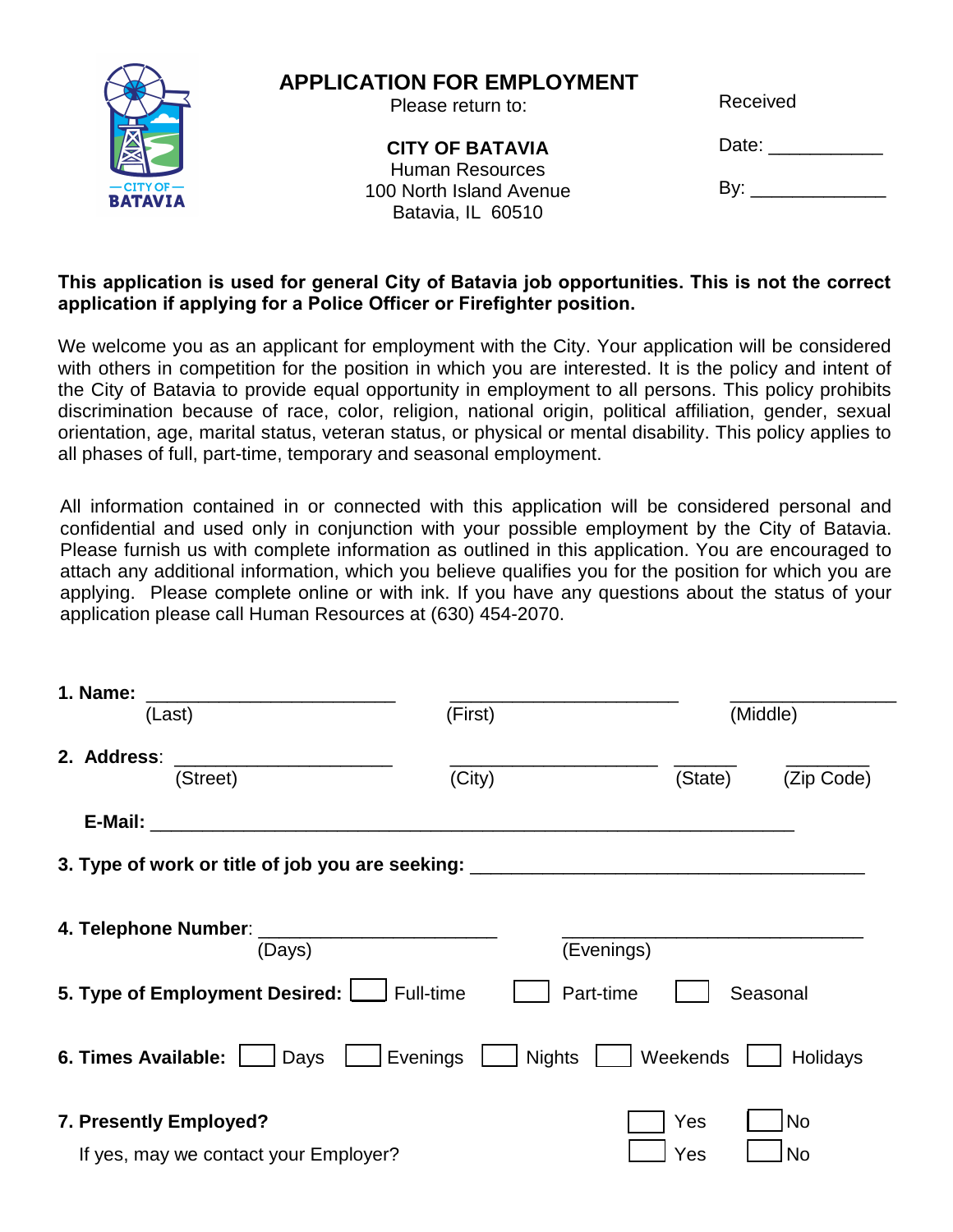|    | 8. Do you possess a valid Illinois Driver's License?                                          | Yes                     |    |
|----|-----------------------------------------------------------------------------------------------|-------------------------|----|
|    | If applicable, do you possess a valid Illinois<br><b>Commercial Driver's License?</b>         | Yes<br><b>CDL Class</b> | No |
| 9. | Have you ever been convicted of a felony?<br>If yes, please explain:<br>(Attach if necessary) | Yes                     | No |
|    |                                                                                               |                         |    |

In answering this question, you are not obligated to disclose expunged juvenile records of adjudication or arrest and/or any other sealed, annulled or expunged convictions, or convictions that were pardoned by the Governor.

A criminal conviction will not necessarily be a bar to employment; rather, such information is only relevant in determining whether the conviction is directly related to the job for which you are applying. Factors such as age and time of the offense, seriousness and nature of the violation, and rehabilitation will be taken into account. Failure to honestly answer these questions will result in discontinued consideration of the application or termination of employment.

#### **10. Are you presently working for the City?**

|                                                                                  |                                     | Yes   | <b>No</b> |  |
|----------------------------------------------------------------------------------|-------------------------------------|-------|-----------|--|
| 11. Have you previously worked for the City?                                     |                                     | Yes   | No        |  |
| Position: __________________________________                                     |                                     |       |           |  |
| 12. Current relatives employed or elected for the City?                          |                                     | l Yes | <b>No</b> |  |
| Name                                                                             | Relationship ____________________   |       |           |  |
|                                                                                  | Relationship ______________________ |       |           |  |
| 13. If hired, when will you be able to begin work? _____________________________ |                                     |       |           |  |
|                                                                                  |                                     |       |           |  |
| Duties:                                                                          |                                     |       |           |  |
|                                                                                  |                                     |       |           |  |
|                                                                                  |                                     |       |           |  |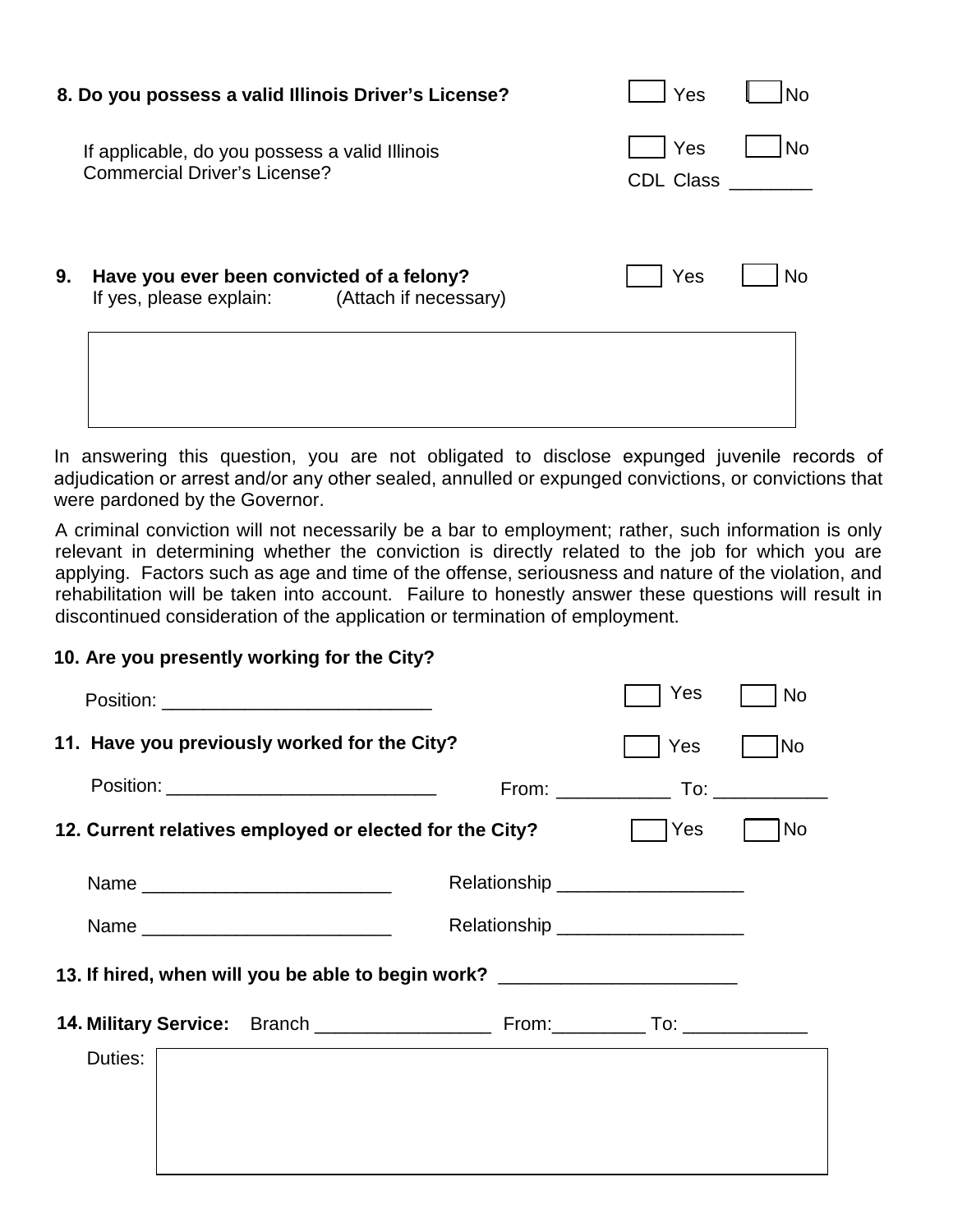# **15. Education and Training:**

Please indicate the last three schools that you have attended.

| <b>School Name</b> | Years<br>Completed | Degree or<br>Diploma | GPA/Class<br>Rank | <b>Course of Study</b> |
|--------------------|--------------------|----------------------|-------------------|------------------------|
|                    |                    |                      |                   |                        |
|                    |                    |                      |                   |                        |
|                    |                    |                      |                   |                        |

# **16. Employment Information:**

Begin with your present employer and work back. Account for all time during the past ten years, including periods of unemployment. List any other work experience that may qualify you for this position. Attach additional pages if necessary.

|                                                                                                                                                                                                                                                                                                                  | From: $\frac{1}{2}$<br>Year<br>Mo.<br>To:<br>Year<br>Mo.                                                                               |
|------------------------------------------------------------------------------------------------------------------------------------------------------------------------------------------------------------------------------------------------------------------------------------------------------------------|----------------------------------------------------------------------------------------------------------------------------------------|
| Name and Title<br><b>Your Duties:</b>                                                                                                                                                                                                                                                                            | Total:<br><b>Months</b><br>Years<br>Full-Time   Part-Time<br>Hrs/Wk<br>Reason for Leaving:                                             |
| Supervisor: _____________________<br>Name and Title<br><b>The Vour Title:</b> The Vour Product of the Vour Product of the Vour Product of the Vour Product of the Vour Product of the Vour Product of the Vour Product of the Vour Product of the Vour Product of the Vour Product of the<br><b>Your Duties:</b> | From:<br>Year<br>Mo.<br>To:<br>Mo.<br>Year<br>Total:<br><b>Months</b><br>Years<br>Full-Time Part-Time<br>Hrs/Wk<br>Reason for Leaving: |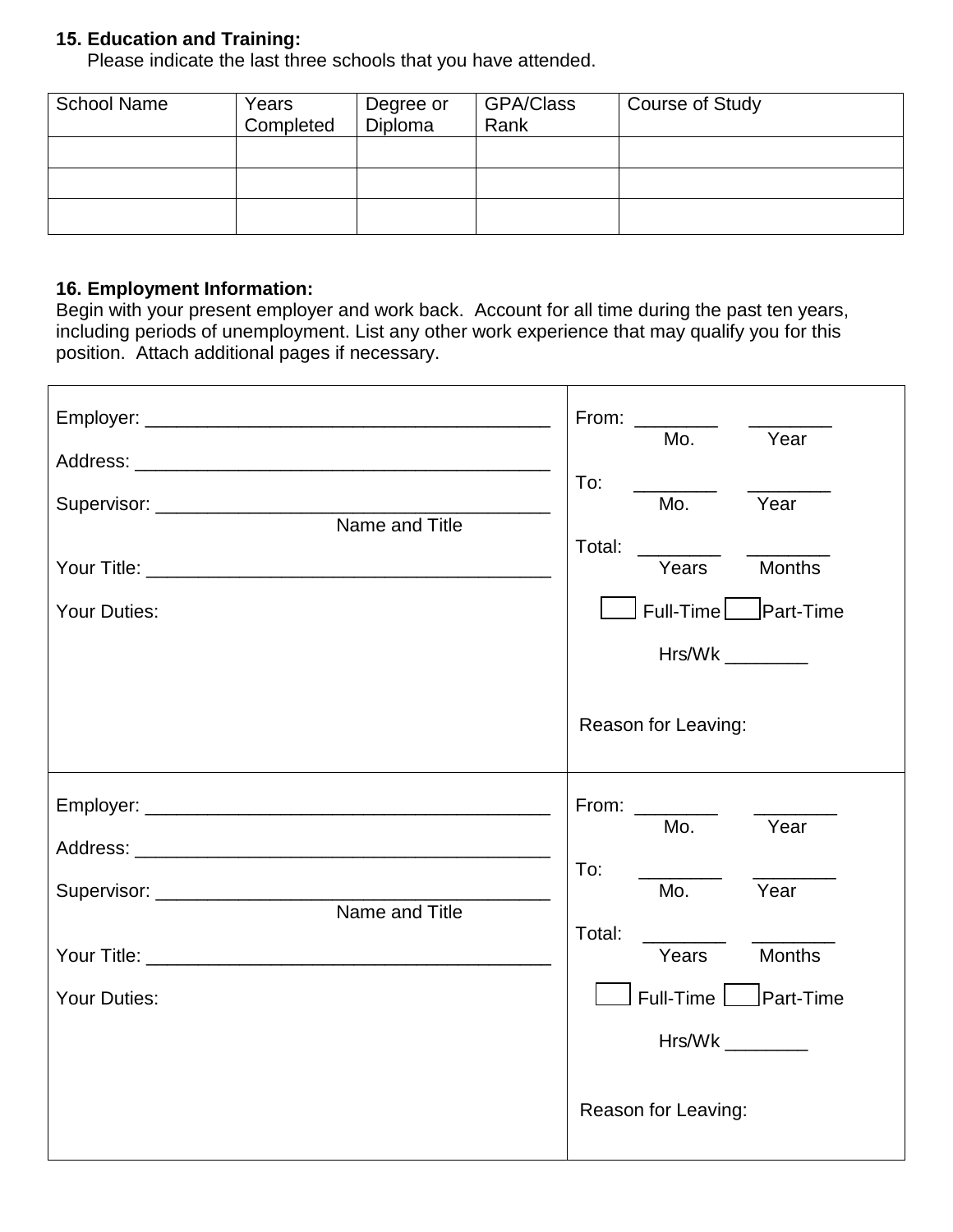|                            | From:<br><u> 1989 - Jan Jawa</u><br>Year<br>Mo. |  |
|----------------------------|-------------------------------------------------|--|
|                            | To:                                             |  |
|                            | Year<br>Mo.                                     |  |
| Name and Title             | Total:                                          |  |
| Your Title: ______________ | Years<br><b>Months</b>                          |  |
| <b>Your Duties:</b>        | Full-Time Part-Time                             |  |
|                            | Hrs/Wk                                          |  |
|                            | Reason for Leaving:                             |  |

## **17. Please list any job related special qualifications, training or experience, which you have, and feel should be considered in reviewing your application:**

### **18. Emergency Contact: In case of emergency, please notify:**

| Name:  | Address:      |
|--------|---------------|
|        |               |
| Phone: | Relationship: |

**19. Professional References:** Please list the names of three supervisors/co-workers who you have known for at least one year:

| Name | Address | City/State | Telephone |
|------|---------|------------|-----------|
|      |         |            |           |
|      |         |            |           |
|      |         |            |           |
|      |         |            |           |
|      |         |            |           |